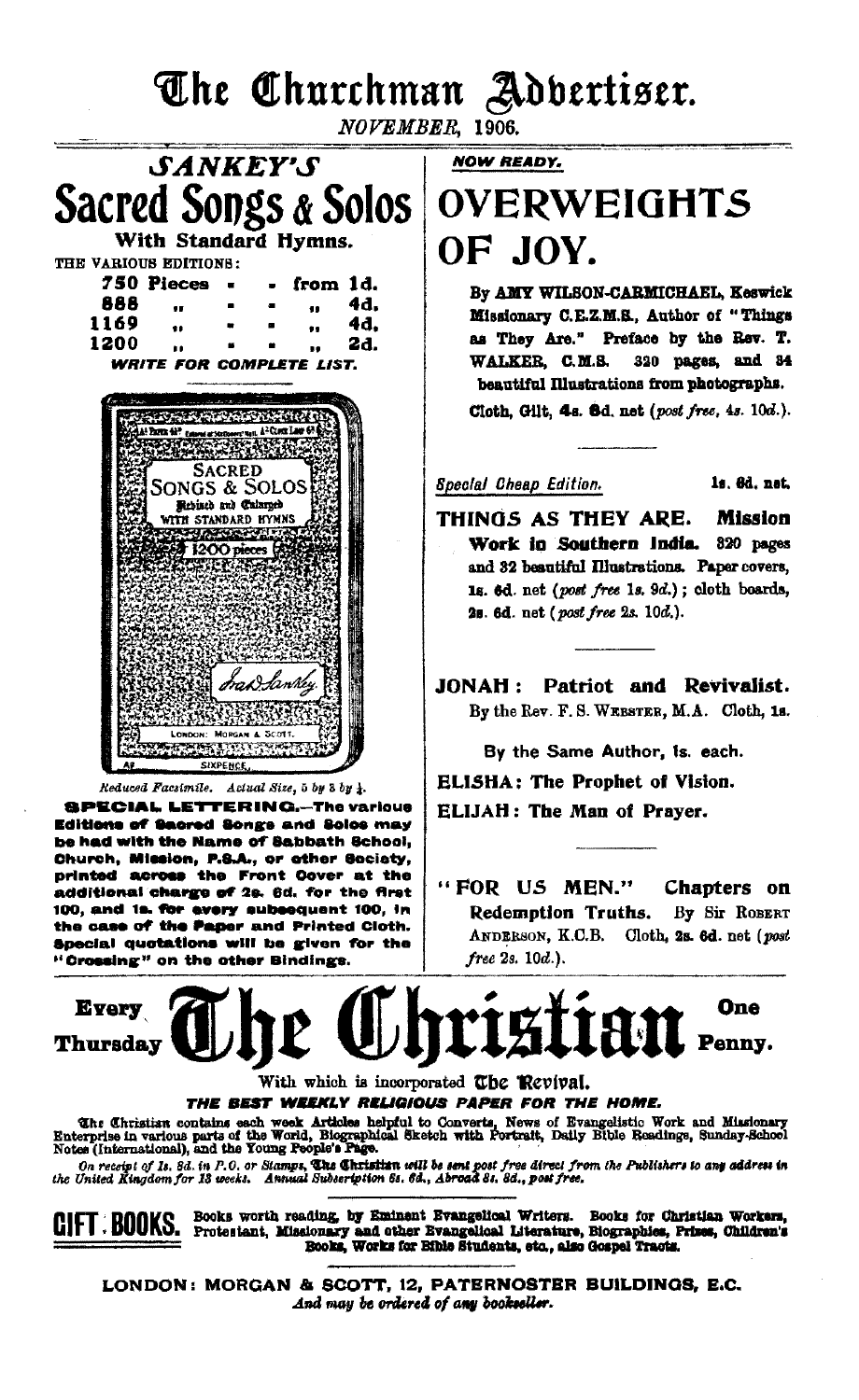# WORKS BY BISHOP OXENDEN.

THE PATHWAY OF SAFETY; or, Counsel to the Awakened. Fcap. 8vo., large type, cloth, 2s. 6d. Cheap Edition, small type, limp, 1s.

FAMILY PRAYERS. By the Right Rev. ASHTON OXENDEN, D.D., and the Rev. C. H. RAMSDEN. First Series, crown 8vo., 2s. net. Second Series, crown 8vo., 2s. net. Two Series **jin** One<br>Volume, crown 8vo., 5s. net.

SHORT LECTURES ON THE SUNDAY GOSPELS. Advent to Easter-Easter to Advent. Feap. 8vo., 3s. 6d. each.

THE PARABLES OF OUR LORD. Fcap. 8vo., 3s.

PORTRAITS FROM THE BIBLE. Two Volumes. Old Testament-New Testament. Fcap. 8vo., 28. 6d. each.

OUR CHURCH. AND HER SERVICES. Fcap. Svo., 2s. 6d.

THE CHRISTIAN LIFE. Fcap. 8vo., large type, cloth, 2s. 6d. Cheap Edition, small type, limp, ls.

PLAIN SERMONS. With Memoir and Portrait. Crown 8vo., 5s.

CONFIRMATION. 18mo., cloth, 6d.; sewed, 3d.

COUNSELS TO THOSE WHO HAVE BEEN CONFIRMED; or, Now is the Time to Serve Christ. 18mo., cloth, ls.

BAPTISM SIMPLY EXPLAINED. 18mo., cloth, ls. Cheap Edition, paper, 6d.

THE LORD'S SUPPER SIMPLY EXPLAINED. 18mo., cloth, ls. Cheap Edition, paper, 6d.

THE EARNEST COMMUNICANT. Common Edition, 32mo., ls. New Red Rubric Edition, S2mo., cloth, 28.

\*.\* OVER TWO MILLION COPIES OF THIS AUTHOR'S WORKS HAVE BEEN SOLD.

LONDON: LONGMANS, GREEN & CO. 39, PATERNOSTER ROW, E.C.

## *PROF.* **CHARLES FOSTER KENT'S NEW WORK.**

# **THE ORIGIN AND PERMANENT**  *UE* OF THE OLD TESTAME

#### .<br>BY

## **PROF. CHARLES FOSTER KENT, Ph.D.,**

*Author o( "Ths Student's Old Testament/' etc.* 

"The Origin and Permanent Value of the Old Testament" was suggested by the The teacher and student. The lips of every thoughtful pastor, Bible teacher and student. It is not written for the specialist, but for the rank and file of the Church. Concisely, It is not written for the specialist, but for the rank and file of the Church. Concisely, lucidly, and vividly it gives the historical reasons and positive results of the best present-day Biblical scholarship.

### Price 6s.

HODDER & STOUGHTON, WARWICK SQUARE, LONDON, E.C.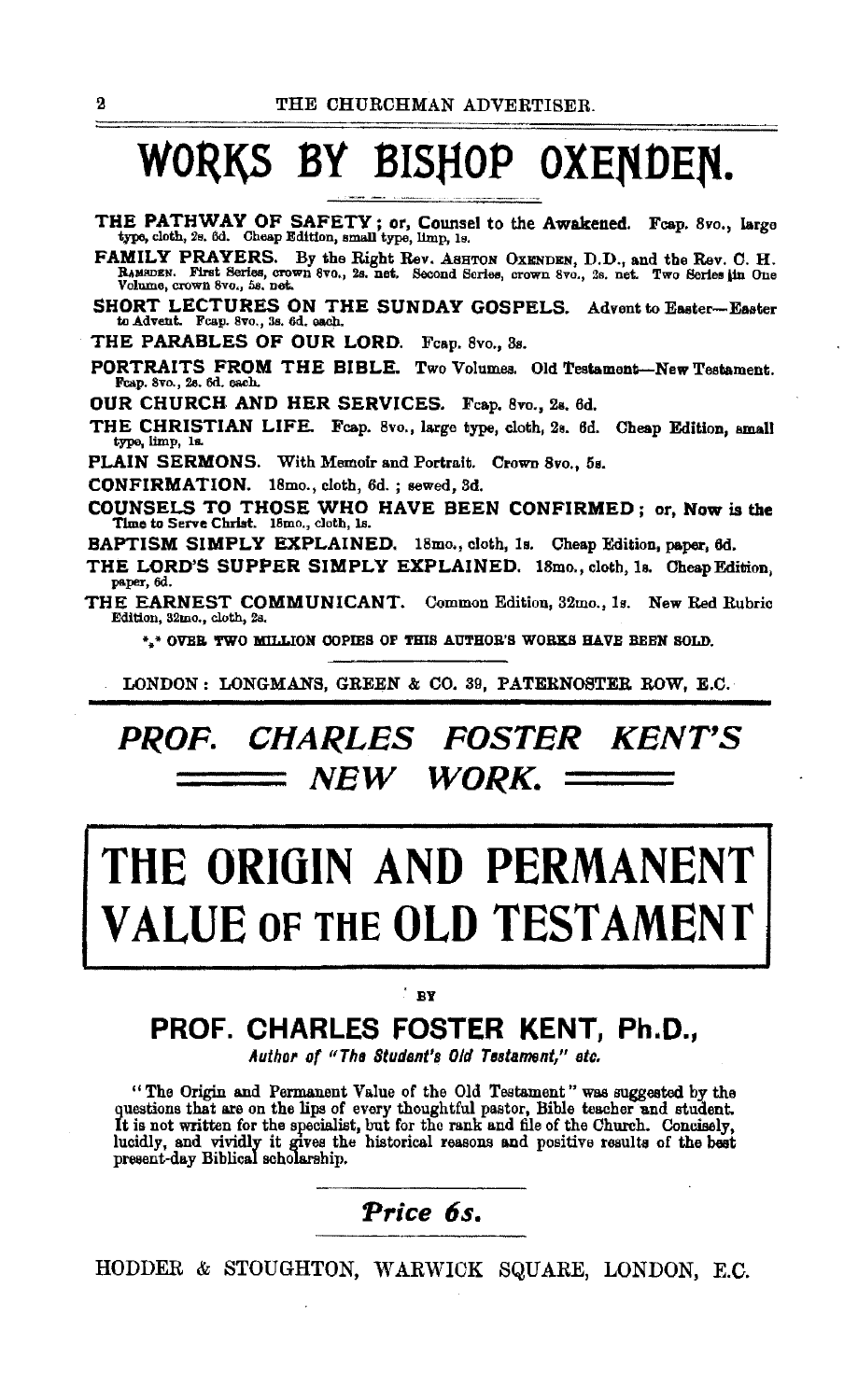# **CHURCH OF ENGLAND SUNDAY -SCHOOL INSTITUTE.**

#### CLASS REGISTERS.

- A THE SMALL CLASS REGISTER. Ruled for fifteen scholars. Undated. Price 2d.
- <sup>B</sup>THE MEDIUM CLASS REGISTER. Dated or undated. Ruled for twenty-one scholars. Price 4d.
- Bx THE CUT CLASS REGISTER. Dated for the year. The names of the scholars are written once only for the whole year. Bound in cloth or linen. Ruled for twenty.one scholars. Price 4d.
- 0 A LARGE CLASS REGISTER. Ruled for thirty scholars. Undated. Price 6d.
- D A LARGE CLASS REGISTER. Ruled for fifty names. Undated. Price Is.
- **E** THE STAR REGISTER AND SCHOLARS' ATTENDANCE-CARD. A weekly record of the attendance of each scholar, designed with the object of securing early and punctual attendance. Price 5s, per 100. Pad, stamps, and ink, in box, 1

#### THE INTER-DIOCESAN LESSONS.

THE SECOND YEAR'S COURSE OF LESSONS will begin at Advent, 1906, comprising Old Testament, New Testament, and Prayer- Book Lessons, together with Special Lessons for the Great Days of the Christian Year.

#### Among the SUNDAY·SCHOOL LESSONS published by the Institute are the following. *Full List on application.*

GENESIS. (The BISHOP OF SYDNEY.) 2s.

PENTATEUCH. Graded for Infant, Medium, and Senior Classes. (W. TAYLOR.) 2s. 6d.

JOSHUA TO THE CAPTIVITY. Graded for Infant, Medium, and Senior Classes. (W. TAYLOR.) 2s, 6d.

ISRAEL IN EGYPT. Revised Edition. (Rev. T. TURNER and T. RUTT.) 2s.

- OLD TESTAMENT HISTORY. (Rev. Canon WATSON.) Vol. 1., Moses to Saul, 2s.; Vol. II., Saul to Captivity, 2s.; Vol. III., Captivity to Malachi, 2s.
- SCRIPTURE BIOGRAPHIES. Forty Lessons. (Rev. J. KYLE.) Is. 6d.

THE BOOK OF PROVERBS. Fourteen Lessons. (Rev. C. A. GOODHART.) 6d.

LESSONS ON THE PROPHETS. Forty Lessons. (ALICE C. J. HoRNE.) Is. 6d.

LIFE OF OUR LORD. (EUGENE STOCK.) 2 vols., 2s. each; and in 1 vol., 4s. 6d.

THE GOSPEL OF ST. MATTHEW. Graded for Infant, Medium, and Senior Classes. (W, TAYLOR.) 2s. 6d.

THE GOSPEL ACCORDING TO ST. MARK. (Rev. R. R. RESKER.) 2s.

THE GOSPEL OF ST. LUKE. Graded for Infant, Medium, and Senior Classes. (W. TAYLOR.) 2s. 6d.

THE GOSPEL OF ST. JOHN. Forty Lessons. (The VEN. ARCHDEACON SINCLAIR.) 2s.

THE MIRACLES AND PARABLES. (Rev. Canon WATSON.) 2s.

LESSONS ON THE ACTS OF THE APOSTLES. (JOHN PALMER.) 2s.

THE ACTS OF THE APOSTLES. (EUGENE STOCK). 2s. 6d.

THE LIFE AND EPISTLES OF ST. PAUL. (ELIZABETH GREEN.) 2s.

### **CHURCH SUNDAY·SCHOOL MAGAZINE.**

Contents of November **Part.** 

FRUIT-BEARING. A Devotional Paper. By Mrs. C. E. MALDEN.<br>SIDE-LIGHTS ON THE LITANY. By the Rev. L. L. BARCLAY, B.D. ST. PAUL'S ILLUSTRATIONS. By the Rev. R. R. RESKER.<br>SUNDAY-SCHOOL DEVELOPMENT. By PHYLLIS O. DENT. SUNDAY-SCHOOL PROBLEMS. SUNDAY-SCHOOL NEWS.<br>OUR ILLUSTRATION PAGES. SHORT NOTICES OF BOOKS. OUR ILLUSTRATION PAGES. INTER-DIOCESAN LESSONS: The Lessons for the Sundeys in Advent.

PRICE ONE PENNY NET.

LONDON: CHURCH OF ENGLAND SUNDAY•SCHOOL INSTITUTE, IS, SERJEANTS' INN, FLEET STREET, E.C.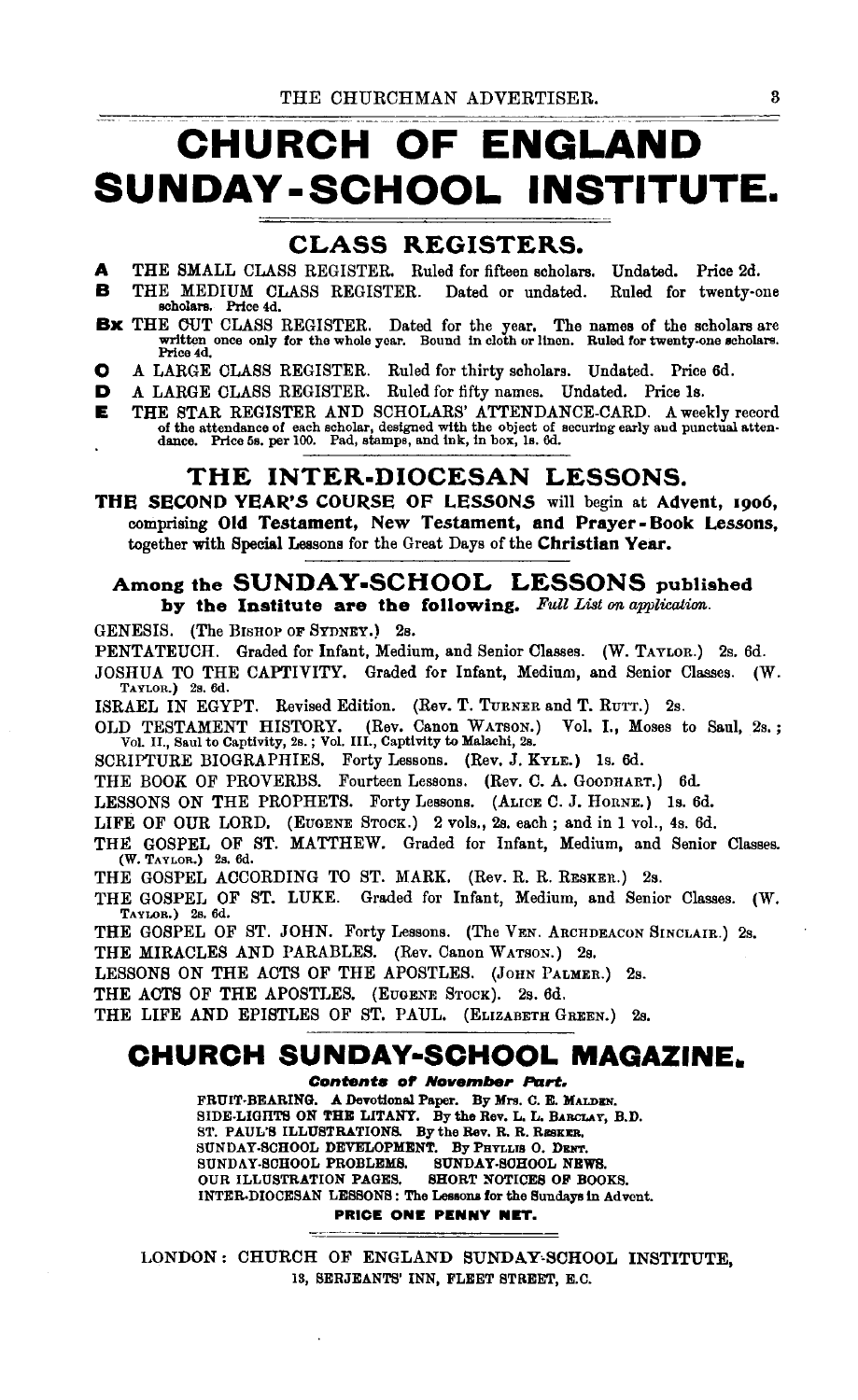# **CAMBRIDGE UNIVERSITY PRESS**

#### THE INTERLINEAR. BIBLE, showing the Authorised and Revised Versions at a glance, together with the Marginal Notes of both Versions, and Central References.

Printed on India Paper, with 12 Maps and Index.

#### Prices from 12s. 6d. net.

The method adopted is to print in large type such words as are common to both Versions. When the two Versions differ, the renderings of both are printed in small type; those of the Revised Version in the upper line, and th in the lower line.

*A Prospectus, with Specimen Page, will be sent on application.* 

#### THE REVISED BIBLE FOR. THE LECTERN.

#### English Type, Super Royal Folio. Prices from £2 1os.; with the Apocrypha, £2 2s.

The Upper House of the Convocation of Canterbury, on February 10, 1899, carried unanimously the following motion: "That, in the opinion of this House, the use of the Revised Version of the Bible at the Lectern in the publi this is desired by Clergy and people, is not open to any well-founded objection, and will tend to promote a more intelligent knowledge of Holy Scripture."

*A Price List, showing specimen of type, will be sent on application.* 

#### THE PARALLEL PSALTER. The Book of Psalms, containing the Prayer-Book Version, the Authorised Version, and the Revised Version in Parallel Columns.

Minion Type, Demy 8vo. Prices from 2s. 6d. ; Interleaved with paper for MS. notes, from 3s. 6d.

GENERAL EDITORS;

The Revised Version is the *ioint property of the Universities of Cambridge and Oxford.* 

#### THE CAMBRIDGE BIBLE FOR SCHOOLS AND COLLEGES.

|                                                                                                                                                                               | F. H. CHASE, D.D., Bishop of Ely.                                                                                                                                                                                      |
|-------------------------------------------------------------------------------------------------------------------------------------------------------------------------------|------------------------------------------------------------------------------------------------------------------------------------------------------------------------------------------------------------------------|
| Price per                                                                                                                                                                     | A. F. KIRKPATRICK, D.D., Lady Margaret Professor of Divinity.                                                                                                                                                          |
| Volume.<br>from                                                                                                                                                               | J. J. S. PEROWNE, D.D., late Bishop of Worcester.                                                                                                                                                                      |
| <b>1s. NET</b>                                                                                                                                                                | "A series which has done more to spread accurate Biblical knowledge among English-speaking people than any book except the Revised Version."—The Times, November 8, 1904<br>(in an obituary notice of Bishop Perowne). |
| to                                                                                                                                                                            | Each Volume contains Introductions and Notes, with Maps when required.                                                                                                                                                 |
| <b>3s.</b> NET.                                                                                                                                                               | The New Testament is now completed in this Series, in 19 Volumes.                                                                                                                                                      |
|                                                                                                                                                                               | A detailed Prospectus, with Specimen Pages, will be sent on application.                                                                                                                                               |
| THE REVISED VERSION—SCHOOL EDITION.<br>With Introductions,<br>Notes, and Maps.<br>St. Matthew. Edited by the Rev. A. CARR, M.A.<br>$\mathbf{m}$ , $\mathbf{r}$ , $\mathbf{r}$ |                                                                                                                                                                                                                        |

St. Mark. Edited by Sir A. F. HORT, Bart., M.A., and Mrs. MARY CHITI'Y. **1&.** 6d. *St.* John. Edited by the Rev. A. CARR, M.A.

NET EACH. "Mr. Carr has succeeded in presenting the best and most approved results of recent theological work on St. John in a clear and intelligible form."-Guardian.

LONDON: CAMBRIDGE UNIVERSITY PRESS WAREHOUSE, FETTER LANE. C. F. CLAY, MANAGER.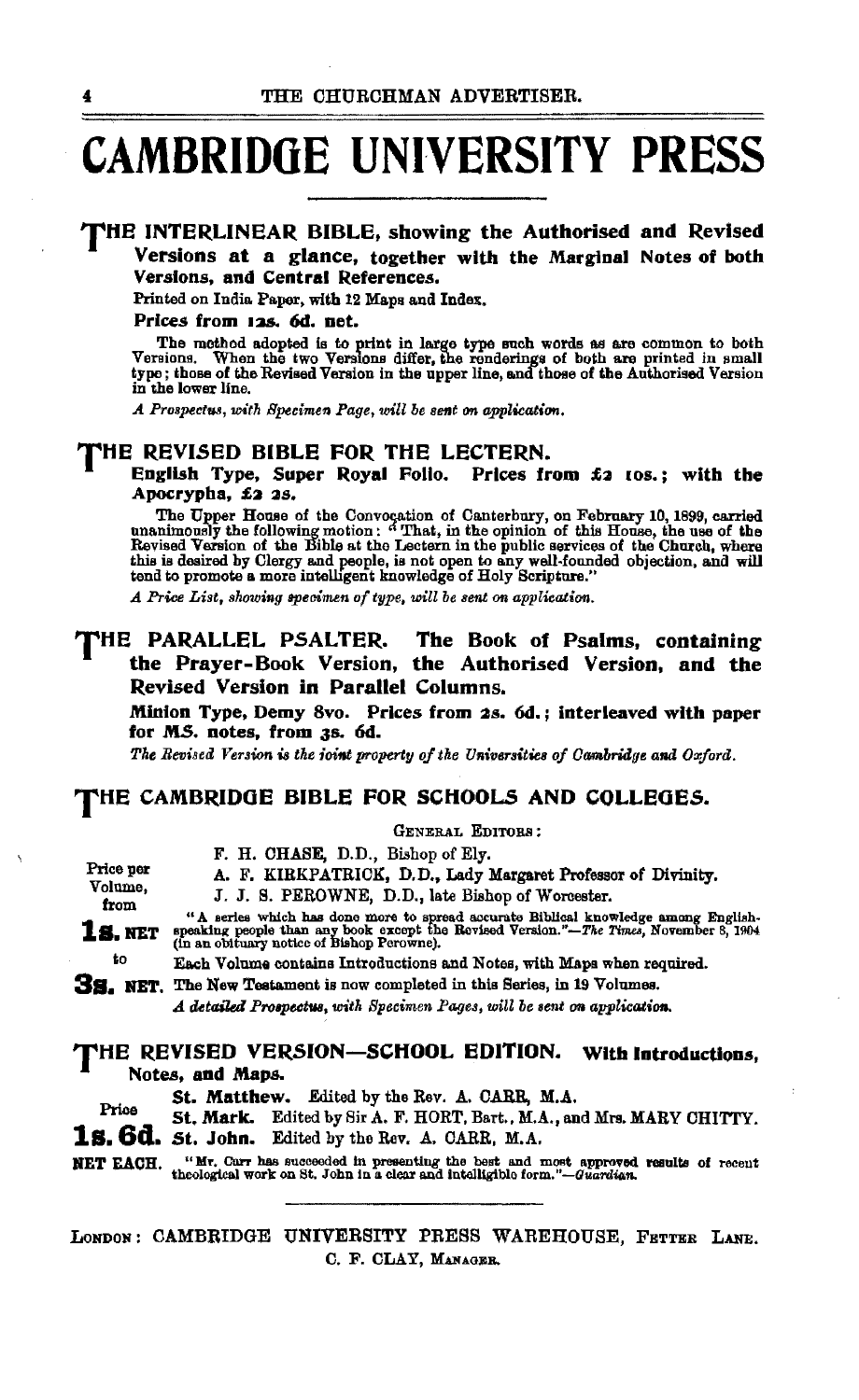# EYRE & SPOTTISWOODE (BIBLE WAREHOUSE), LTD.

**IN PREPARATION.** 

**READY THIS AUTUMN.** 

Eighty Water-Colour Drawings pourtraying the Life of Christ from the Annunciation to the Ascension.

# By WM. HOLE. R.S.A., R.E.

Now on view at the FINE ART SOCIETY'S GALLERIES, New Bond Street.

## WILL BE REPRODUCED IN VOLUME FORM.

## COLOUR FACSIMILE.

With Prefaces by Professor GEORGE ADAM SMITH and the ARCHDEACON OF LONDON.

EDITION DE LUXE, limited to 1,000 Copies, price 3 Quineas. **SMALL PAPER EDITION, price 1 Quinea.** 

Prospectus, with Specimen of Illustrations, Free on Application.

JUST ISSUED.

# N E W **ILLUS'** BLE.

#### WITH CENTRAL COLUMN REFERENCES.

Printed in Ruby Type. Size in inches,  $5\frac{1}{2} \times 4\frac{1}{2} \times 1\frac{1}{2}$ .

#### THE BEST VALUE **ILLUSTRATED BIBLES.** IN

Special Features: Twenty-four Illustrations (Two in Colour), Two Illuminated Title-Pages, The King's Printer's Patent Cover Index.

TWO EDITIONS-3:. net, in Divinity Yapp Binding. 2s. net. in Limp Binding.

#### AN UNEQUALLED GIFT-BOOK.

Admirably Suited for Sunday-School and P.S.A. Prizes. A Unique and Inexpensive Present from Sunday-School Teacher to Scholar.

#### EYRE & SPOTTISWOODE (Bible Warehouse), Ltd. London : 33, PATERNOSTER ROW, E.C.

And to be obtained Retail of all Booksellers.

SEND FOR A FULL DESCRIPTIVE AND ILLUSTRATED PROSPECTUS, SUPPLIED GRATIS.

5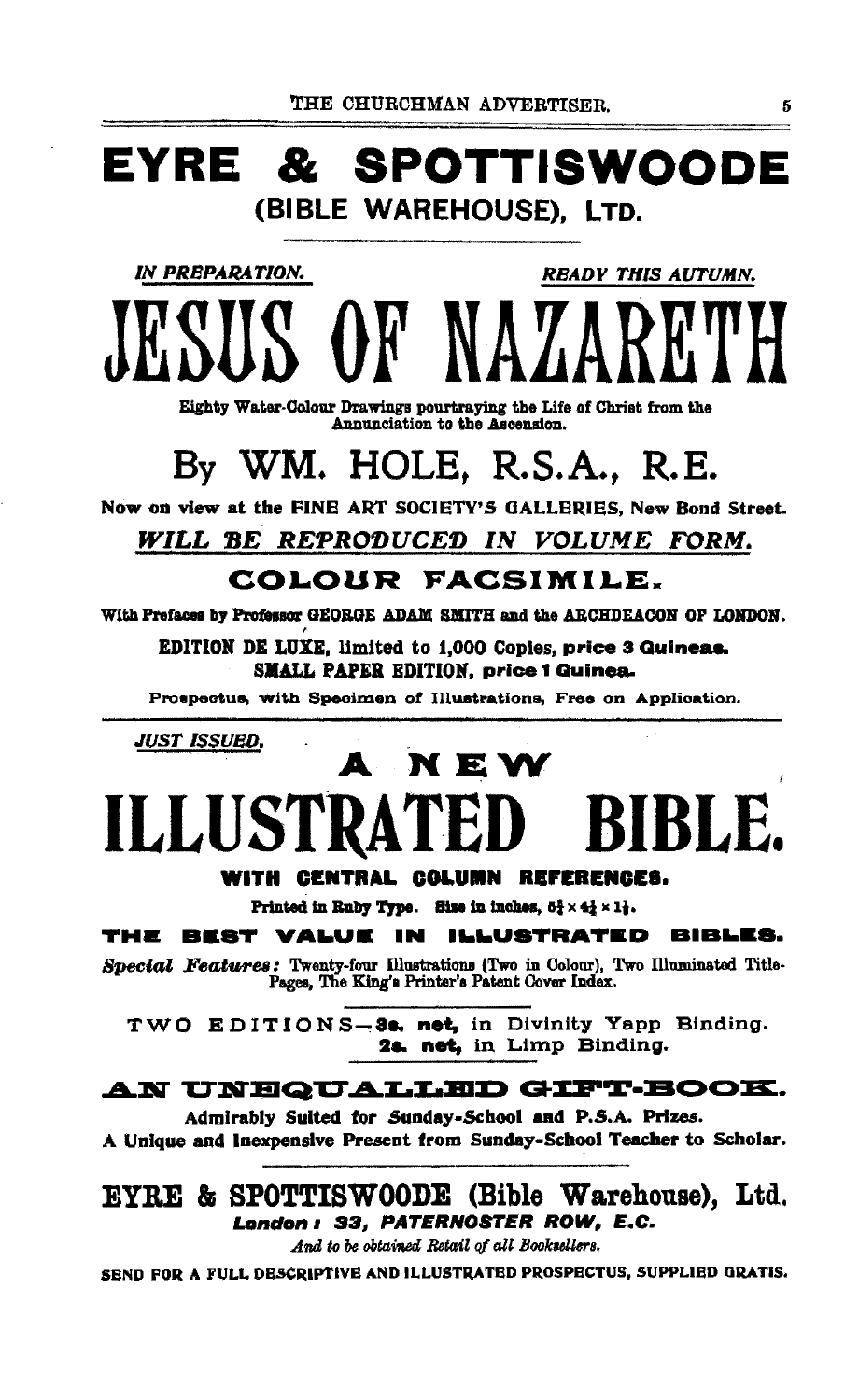# **NATIONAL CHURCH LEAGUE.**

## "Catbolic, Apostolic, Reformed, Protestant."

THE NATIONAL CHURCH LEAGUE has been formed by the amalgamation of the Church of England League and the National Protestant Church Union.

These Societies have been engaged for many years in the defence and promotion of the Reformed Faith of the Church of England, and have now joined forces for the continuance of tho same work.

It is the aim of the LEAGUE to maintain the comprehensive character of the Church of England in the broad and tolerant spirit which has been its glory in the past, while at the same time repudiating errors such as those which the recent Report of the Royal Commission on Ecclesiastical Discipline has shown to prevail to an increasing extent in the Church.

The LEAGUE carries on its work on educational and spiritual lines. It sets forward works of piety and charity in cordial co-operation with all parochial clergy who are faithful to the principles of the English Reformation.

It aims at founding and supporting schools, Training Colleges, and religious institutions for inculcating, spreading, and defending those principles.

It supports the authorities of the National Church in the maintenance of the law, it qpholds the Prayer Book and Articles as the standard of doctrine and worship in the Church of England, and opposes the introduction into the services of the Church of anything inconsistent therewith.

It organizes sermons and courses of lectures on Church History and the Prayer Book, establishes branches and arranges Meetings throughout the country, and publishes and circulates literature bearing on Church questions.

Membership of the LEAGUE is open only to members of the Church of England.

The **League** is not a narrow, a party, or a political Society.

## Funds are Urgently Needed for the Maintenance and Extension of its Work.

For further particulars apply to

### SIR C. ROBERT LIGHTON,

GENERAL SECRETARY,

6, GROSVENOR MANSIONS, 82, VICTORIA STREET, LONDON, S.W.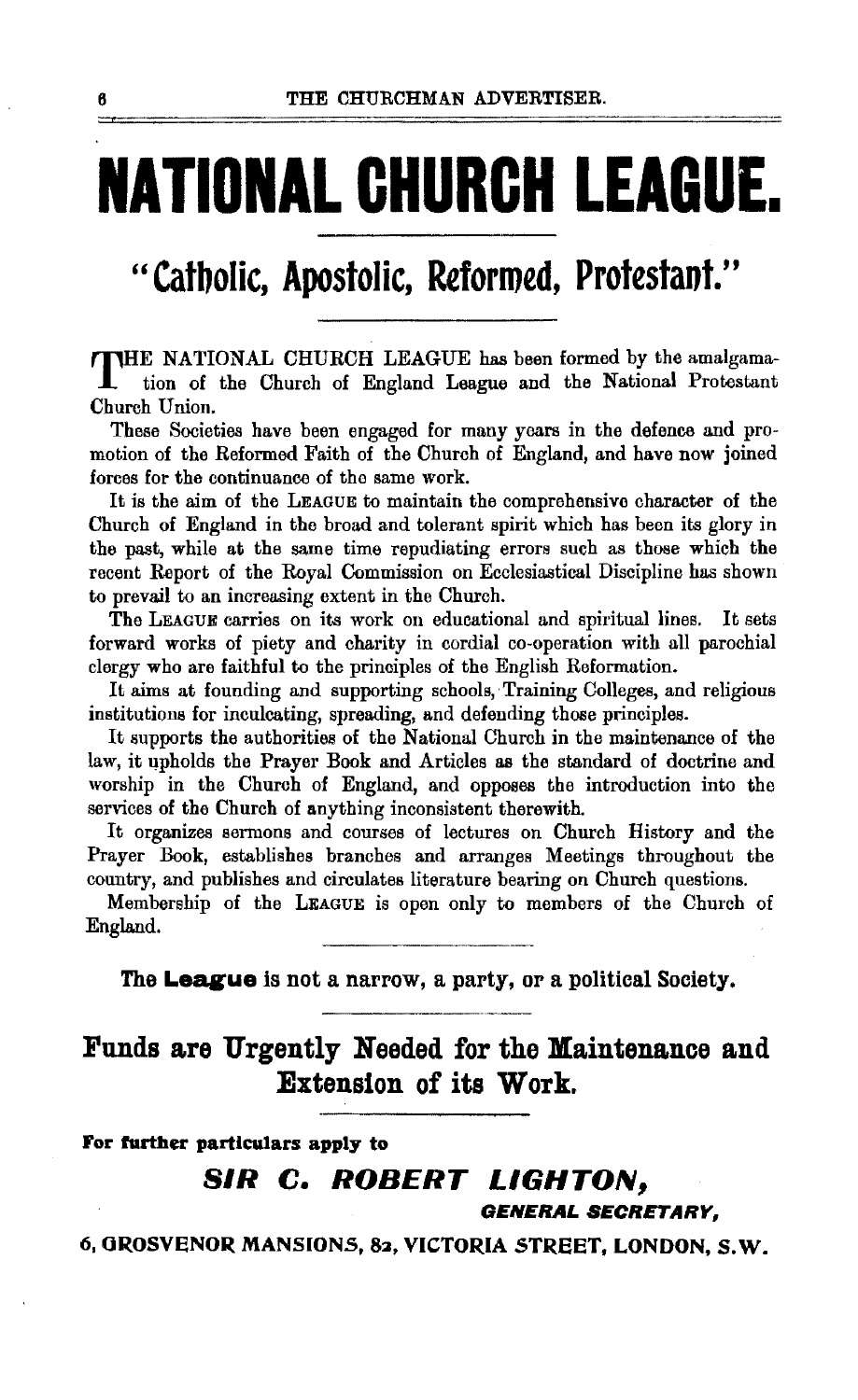### **BEMROSE AND SONS' LIST.**

#### 1907.

#### The CLERGYMAN'S Ready Reference DIARY. For the Special Use of the Clergy and their Parish Workers.

Edited by the Rev. THEODORE JOHNSON, Rector of Bodlam, Sussex.

Size 6 inches by 84 inches. Cloth limp, 3s. 6d.; paste grain, gilt edges, 5a,; ditto, with pocket and tuck, or flap and elastic band, 6s. All the bindings are with round corners. "A wonderful multum in parve for the busy

## The Official Report of the Church Congress

ned at Barrow-in-Furness, OCTOBER, 1906. Edited by Rev. Prebendary DUNKLEY, Vicar of Brewood, Steffe. Containing the Sermons and Papers in full, and Reports of all the Speeches, revised by the Steffe. Containing the Sermon

#### 1907. FOR LOCALIZING. 1907. THE EVANGELIST MONTHLY. UNEQUALLED in the Excellence of its Type and the Contract of the Seauty of Hustrations, and the  $\begin{array}{c} \text{It is the best of partial mass and the}\\ \text{if it is the best of parish magazinos for localizing."}-\text{Gwardian.}\\ \text{if always interesting."}-\text{Gwardian.}\\ \text{if.} \end{array}$

Specimen and Terms will be

**READY IN NOVEMBER.** 

1907.

#### 1907.

#### **BEMROSE'S PARISH ALMANACK.** Held in the Highest Esteem for the Last Forty-seven Years.

IS STILL THE MOST ATTRACTIVE FOR LOCALIZATION.<br>With a beautiful Illustration, "JESUS BLESSING LITTLE CHILDREN," from the Painting by<br>LISIEWITCH. Printed in Two Colours in Clear, Bold Type.<br>Specimen and Terms will be sent o

Complete Catalogue will be sent on application.

London: BEMROSE and SONS, Ltd., 4, Snow Hill, E.C.; and Derby.

#### A New Volume of the Devotional Commentary. TO THE THESSALONIANS. FIKS I **EPISTLE**

THE THEOUTEURING<br>The Branch of the Record of the Record of the Schick of the Record of the Record of the Record of the Tract Sciely's Devotional Commentaries,<br>and a very valuable number it is. Mr. Buckland's Commentary has

By the Rev. W. H. Griffith Thomas, D.D., Principal of Wycliffe Hall, Oxford.

#### HE POS  $\mathbf{E}$ PE А 'EK

Outline **Studies In** Writings. His Life, Character, and

Crown 8vo., cloth gilt, with Photogravure Portrait of Author, 38. 6d. The Record sexe in the Hotographic with the compared contract of Atluator, see and intervals of the state of the Apostosial set of a representation of the Apostosial section is obviously the fruit of a ripened Christian ex

New Books by Mrs. O. F. Walton.

**DOCTOR FORESTER.**<br>By Mrs. O. F. Walton, Author of "A Peep Behind the Scenes," &c. With Illustrations by<br>ERNEST PRATER. A story of the struggles of a young physician. Large crown 8vo., cloth gilt, 6s. JUST READY.

By the same Author.

Unbeaten Paths in Sacred Story. Striking Episodes in less-known Scripture Personages.<br>By Mrs. 0. F. Walton, Author of "A Peep Behind the Scenes," "Christie's Old Organ," &c.<br>With Eight Illustrations by A. GUY SMITH. Large crown Svo., cloth glit, 3s. 6d.

> THE RELIGIOUS TRACT SOCIETY, LONDON, E.C. EF PLEASE WRITE FOR THE R.T.S. NEW ILLUSTRATED LIST.

1907.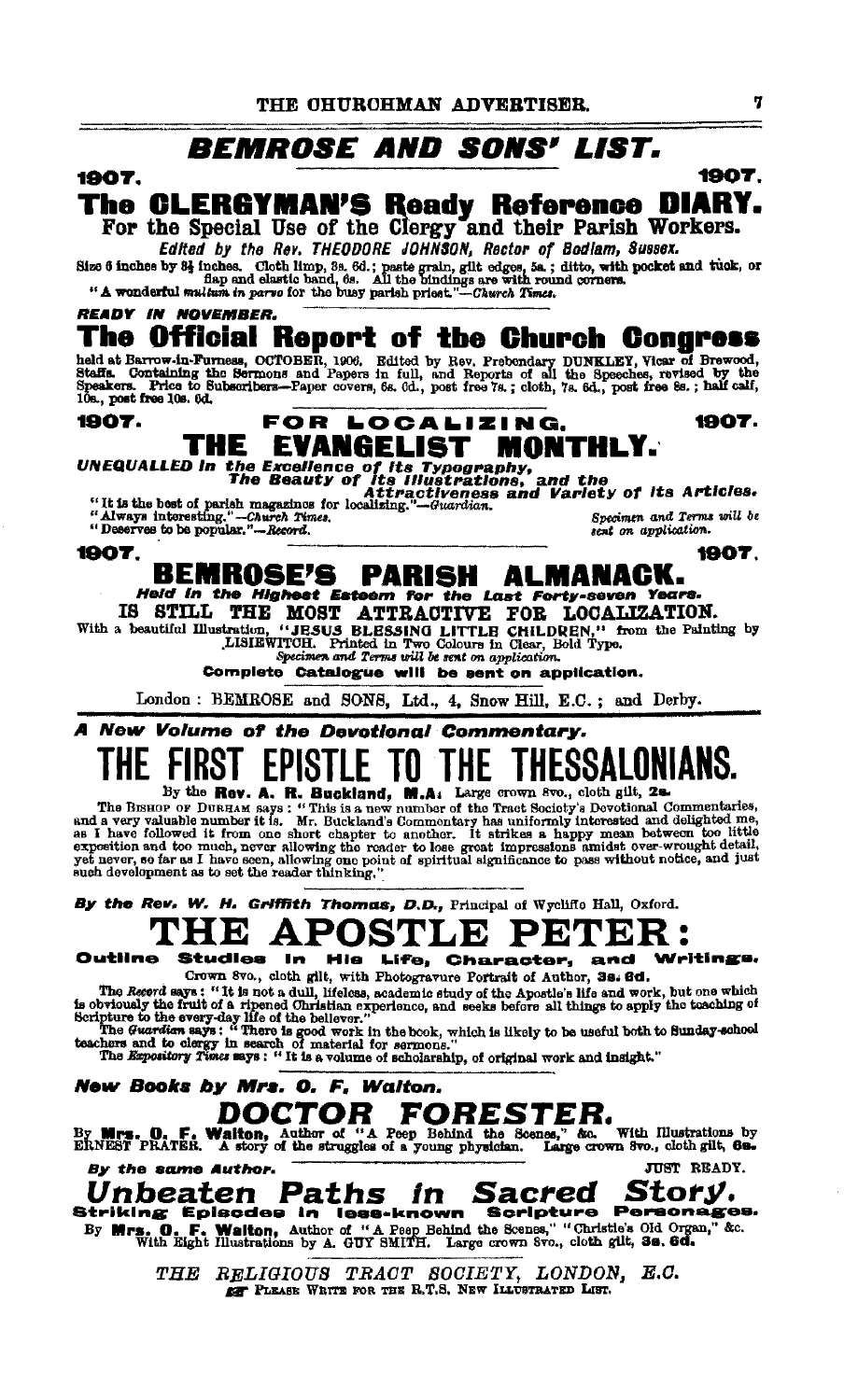# **Elliot Stock's New Books.**

In crown 8vo., cloth, price 5s. SHORTLY:

## SANCTIFICATION BY THE TRUTH. By ARCH-

DEAcoN WILBERFORCE, D.D., Ohapla to the House of Commons, Select Preacher before the University of Oxford.

In crown 8vo., cloth, gilt lettered, price Sa. 6d. net.

THE CHURCH CATECHISM. A Manual for the Elder Classes. By Mrs. C. D. FRANCis, author of "A Simple Explanation of the Catechism," etc. It is hoped that this little Manual will prove useful for Teachers of Elder Classes in siding them to impart an intelligent knowledge of the teachings of the Church Catechism; and also to the Clergy in preparation for Confirmation.

In crown 8vo., paper cover, price Is. net ; leatherette ls. 6d. net.

RITUALISM: Its Leading Tenets and Practices Concisely Reviewed. By the Rev. J. WARREN, B.D., Theological Exhibitioner, Wall Hebrew Scholar, T.O.D.; Chaplain, Christ Church, Düsseldorf.

CHEAP EDITION. In crown 8vo., cloth, gilt lettered, price 3s. 6d.

COMFORTING WORDS FOR WIDOWS, AND OTHERS WHO MOURN. Compiled by M. G., and Edited by J. S.

The passages in this book, having given consolation to the authoress, are now offered to a wider circle, in the hope that they may comfort others.

"A beautiful collection of verses, hymns, and other writings, which will come as balm to the wounded soul. The purpose of the volume is admirable, and it has been carried out in a most praiseworthy way."<br>Lagman.

CHEAP EDITION. In small crown 8vo., cloth, gilt lettered, price 1s.

AIDS TO BELIEF IN THE MIRACLES AND DIVINITY OF CHRIST. By the Rev. W. L. PAIGE COX, M.A. With a Prefatory Note by the LORD BISHOP OF CHESTER.

The BISHOP OF LIVERPOOL Says: "It is the very kind of book that I should like to put into the hands of some of my business friends, and I will do my best to make it known.

CHEAP EDITION. In crown 8vo., cloth, gilt lettered, price 2s. 6d. net.

COMBER'S EXPOSITION OF MORNING AND EVENING PRAYER. Edited, with an Introduction, by the Rev. R. H. TAYLOR, D.D.

"There is much in these pages that will help to illumine various parts of the Church services, and any<br>clergyman proposing to preach a course of sormons upon Merning and Evening Prayer will find Dean Comber's<br>exposition of

CHEAP EDITION. In foolscap 8vo., cloth, gilt lettered, price ls. 6d. net.

ETERNAL LIFE: Its Nature and Sustenance. A Reflection. By R. SOMERVELL, M.A., late Scholar of King's College, Cambridge.

"Mr. Somervell has some beautiful and thoughtful passages on the doctrines of Eternal Life, as set forth in St. John's Gospel."---Socttish Guardian.<br>"The thinking is logical and exact, and the style pointed and clear."---

CHEAP EDITION. In crown 8vo., cloth, gilt lettered, price ls. net.

GLEANINGS FROM A PARSON'S DIARY. By the Rev. WILLIAM BuRNET, M.A., Vicar of Ohilderditch, Brentwood. With a Preface by the Venerable Archdeacon SINCLAIR, Archdeacon of London.

"A readable book of odd reminiscences. Will not fail of a welcome from readers specially interested in the daily life of the Church of *England."-Bcol1man*.

#### ELLIOT STOCK. 62, PATERNOSTER ROW, LONDON, E.C.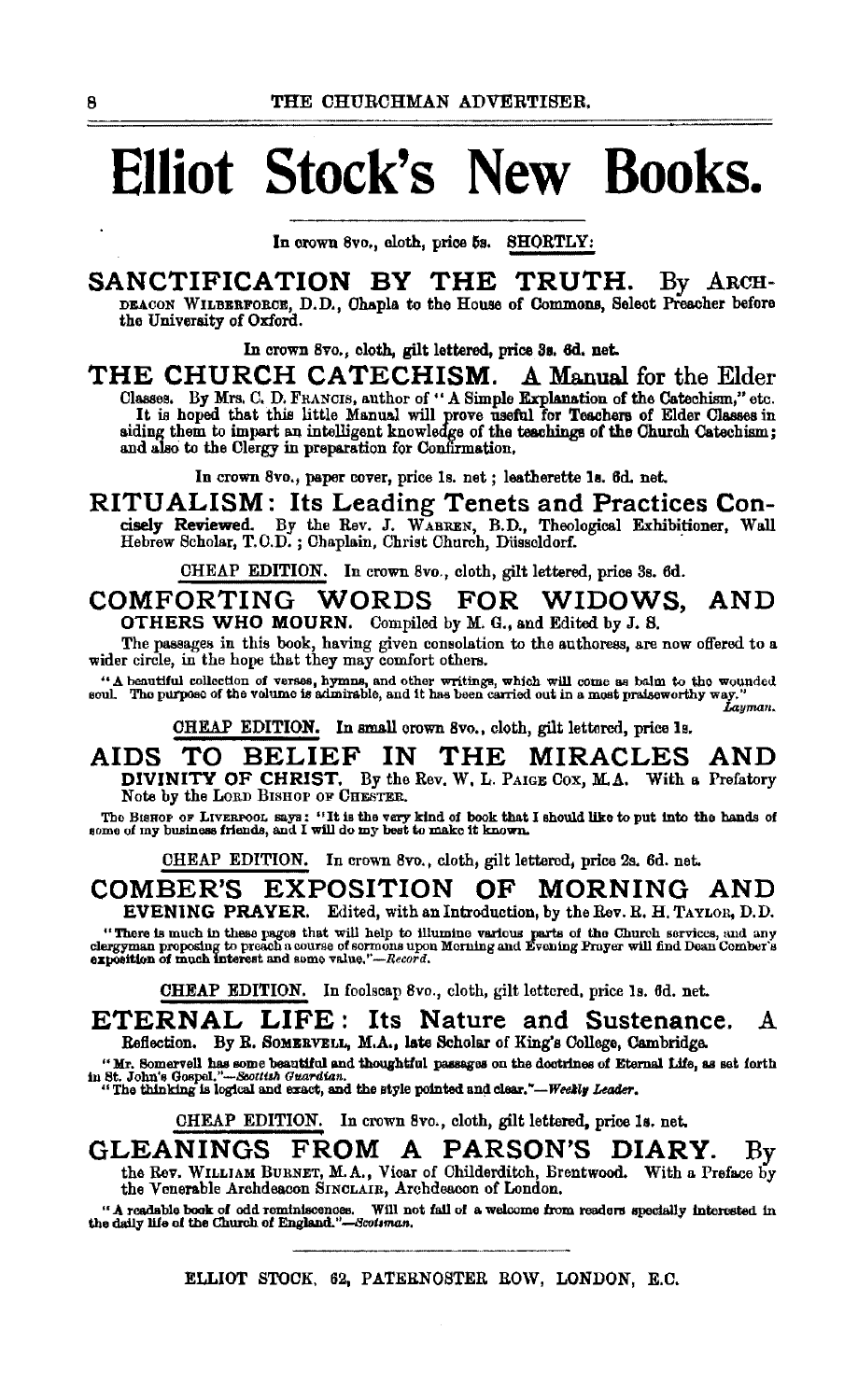THE CHURCHMAN ADVERTISER.



(Established 1827.)

**MISSIONARY. EVANGELISTIC. EDUCATIONAL.** 

**JUST PUBLISHED.** 

#### THE PROTESTANT DICTIONARY. **Beautifully illustrated, 15s. net.**

Of REAL AND PERMANENT VALUE to a Clergyman, Minister, Teacher, Protestant Worker, Public or Parochial Library.

Funds are Urgently Needed.

WALTER A. LIMBRICK, Secretary, 62, Berners Street, London, W.

## THE SEEKER:

A Quarterly Magazine devoted to the Search for God and the True Self.

Edited by Rev. G. W. ALLEN. Vicar of St. James's, Bradford; Author of " The Mission of Evil," "Wonderful Words and Works," etc.

Second Year. Enlarged to 48 pages. Subscription, 2s. 6d. post free.

Published in May, August, November, and February.

Its aim is to discover and elucidate that true, spiritual apprehension of Christianity which lies behind all diversities of external presentation. As to the outer, men will always differ. Only through apprehending the inner spirit can the "unity of the faith" be found. To find this, it is necessary to come to a true knowledge of the Son of God, and a true knowledge of what we are in Him; for in Him alone is revealed to us the real ground of our being. This knowledge, which is not of the intellect only, can alone give true peace and unity to the Church of Christ, and unite into one flock the children of God, at present scattered abroad in warring sects and parties.

PUBLISHED BY PHILIP WELLBY, 6, HENRIETTA STREET, COVENT GARDEN, W.O.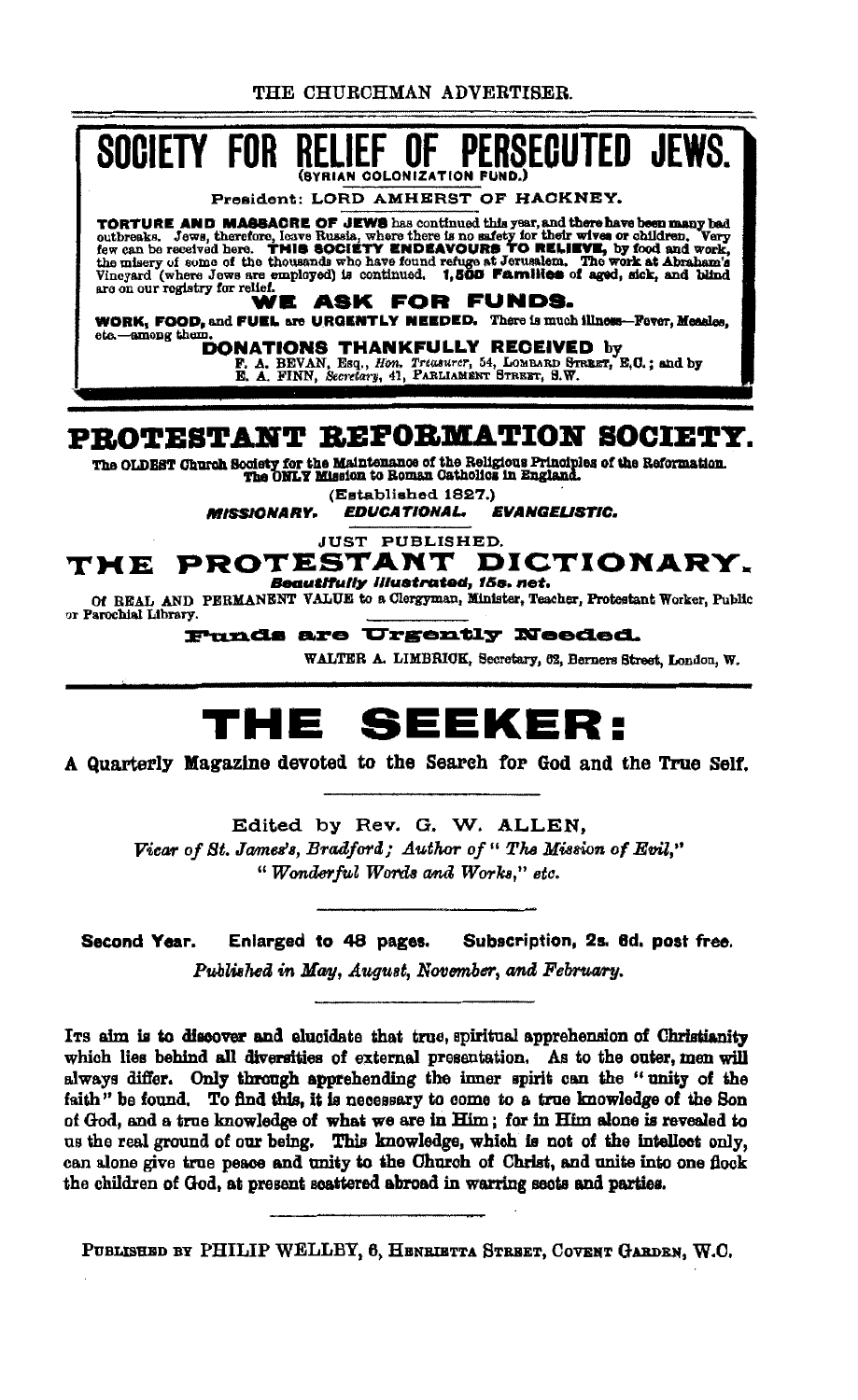#### Church of England Zenana Missionary Society.

For Evangelistic, Medical and Educational Work among the<br>Women of India and China.

Patroness: H.R.H. THE DUCHESS OF CONNAUGHT.<br>Chairman: Sir W. MACKWORTH YOUNO, K.C.S.I.

The Society has at present 65 Stations, and Employs 228 Missionaries<br>in Home Connection, 116 Assistants in Local Connection, and over 900<br>Bible-Women and Teachers.

Blue-Women and Teachers.<br>
It has 14 fully-equipped Hospitals and numerous Dispensaries. Over<br>  $450,000$  cases were treated last year.<br>
The Magazines of the Society: *India's Women and China's Daughters*.<br>
The Magazines of

quarterly (1d.).

#### **DONATIONS & SUBSCRIPTIONS ARE MUCH NEEDED.**

Hon, Treasurer: Col. ROBT. WILLIAMS, M.P.<br>Secretaries: Clerical-Bev. G. TONGE, M.A.; Lay-Mr. H. L. HEBBERT.<br>Central Association-Miss MULVANY.

Office-27. CHANCERY LANE, LONDON, W.C.

The late Dr. R. GARNETT, C.B., wrote: "Bethnal Green is closely shut in a ring of poverty. It is, therefore, essential that private generosity should come to its aid."

## **BETHNAL GREEN FREE LIBRARY, E.**

Founded 1876, and Supported entirely by Voluntary<br>Donations, Subscriptions and Legacies.

Patron-HIS MAJESTY THE KING. Vice-President: THE ARCHBISHOP OF CANTERBURY.

#### **FUNDS URGENTLY NEEDED.**

Treasurer: F. A. BEVAN, Esq., 54, Lombard St., E.C. Bankers: Messrs. BARCLAY & Co., Ltd., 54, Lombard<br>Street, E.C.

Secretary and Librarian : G. F. HILCKEN.

**The BISHOP OF LONDON writes:—"I am very glad to bear<br>witness to the good work done in Bethnal Green by the Bethnal<br>Green Free Library. Wish it hearty God-speed in its work.—<br>A. F. LONDON."** 

### PAROCHIAL MISSIONS TO THE JEWS AT HOME AND ARROAD.

President-THE DEAN OF WORCESTER. Hon. Secs.-CANON SIR JAMES E. PHILIPPE. Bart. ARCHDRACON SUTTON.

Org. Sec.--REV. W. O. E. OESTERLEY.

Work in London, Liverpool, Manchester, Leeds, Bombay,

Applications for Grants have constantly to be refused owing to want of Funds.

Office: 39. VICTORIA STREET, LONDON, S.W.

#### **LIBERATOR" FIIND** RELII Datron: H.R.H. PRINCE CHRISTIAN.

£10,000 required to Relieve New and Urgent Cases.

HUNDREDS of aged and afflicted victims, so cruelly The robbed of their life-savings by the great Liberator<br>Fraud, just as they were hoping to enjoy the fruit of their<br>industry and thrift. Many of them are members of the Church of England. Cheques and P.O.'s should be sent to the Secretary, Rev. J. STOCKWELL WATTS, 16. Farringdon Street, E.C.

#### THE MISSIONS TO SEAMEN with which is incorporated the Thames Church Mission).

Patron: HIS MAJESTY THE KING. Fice-Patrons: H.R.H. THE PRINCE OF WALES AND

THE FOUR ARCHBISHOPS.

Bankers: BARCLAY & Co., Pall Mall East, S.W. **JUBILEE YEAR, 1856-1906.** 

JUBILEE YEAR, 1856-1906.<br>To commemorate PIPTY YEARS' work for God<br>amongst sallors, The Missions to Seamen nakes an<br>enrest appeal for £10,000 as a SPECIAL JUBILEE<br>FUND, to open TEN NEW STATIONS in ports<br> $FUND,$  to pen TEN N

STRIART C. KNOX, M.A., Secretary, The Missions to Seamen, 11, Buckingham Street, Strand, W.C.

### **OPERATIVE JEWISH CONVERTS' INSTITUTION**

(Church of Bngland.)

PRESIDENT : COLONEL ROBERT WILLIAMS, M.P.

**OBJECT.** To assist young Christian Jews in distress by enabling them to help themselves. They are received for three years, provided for entirely, and taught trades.

and taught traces.<br> **SUPPORT.**—Ordersfor Printing and Bookbinding<br> **SUPPORT.**—Ordersfor Printing and donations are<br>
also needed, and will be most thankfully received by<br>
the Principal, the Rev. H. O. ALLEROOK, Palestine<br>
H Ramsgate.

Bankers-Mesars. BARCLAY & COMPANY, Ltd., 54<br>Lombard Street, E.C.

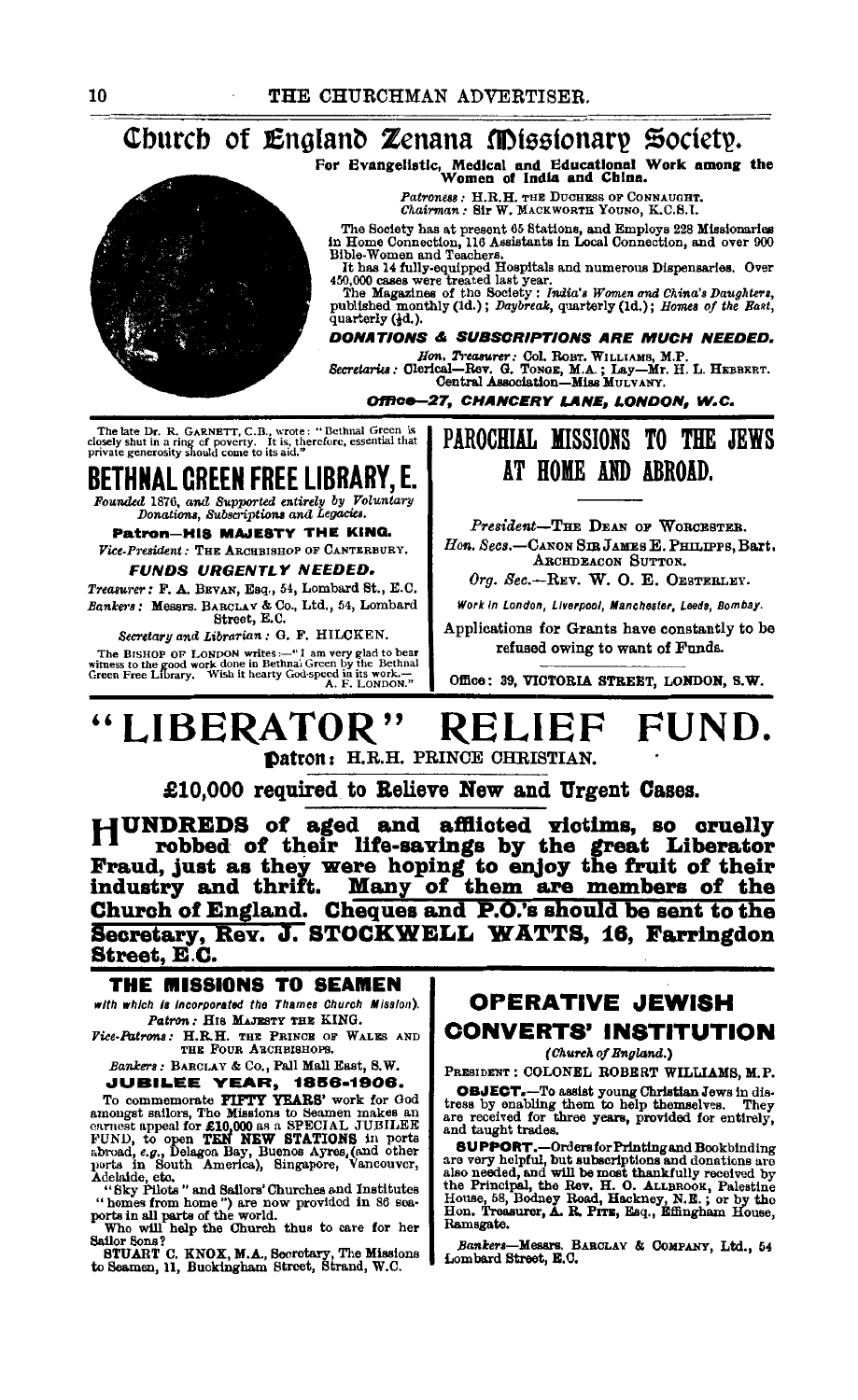#### **COOK'S NILE SERVICES.**  Established 36 Years.

Frequent sailings between Cairo, Luxor, Assuan, and the Second Cataract, affording oppor-<br>tunities of visiting with leisure and comfort the principal Temples, Monuments, Tombs, and Antiquities of Upper Egypt.

**P ..A.:EI.EIS** :

TO ASSUAN AND BAOK·-By Tourist Steamer, from **£3&.**  SECOND CATARACT SERVICE-By Tourist steamer. £20.

New and luxuriously furnished Steamers and Steel Dahabeahs, of various sizes, on Hire for private parties.

Combined Bookings by Egyptian and Sudan Railways and Cook's Steamers at Special Rates to all Points in Upper Egypt, and to Khartoum and Gondokoro.

For FULL PARTICULARS OF SAILINGS see Nile Programme, free on application.

THOS, COOK & SON, Ludgate Circus, London, and Branch Offices.

# EDUCATIONAL.

## SOUTH-EASTERN COLLEGE, RAMSOATE.

CHURCH of England Public School on the PRINCIPLES OF THE REFORMATION.<br>SICIANS and SURGEONS. Entrance Scholarships : March, July, December. JUNIOR SCHOOL in separate buildings.-For list of successes and full particulars apply HEADMASTER.

#### **ST. MICHAEL'S COLLEGE,**  Near TENBURY, WORCESTERSHIRE.

BOYS thoroughly prepared for Public Schools. Most healthy situation ; large playing fields and Fives Courts ; separate cubicles. Head master, Ruv. W. A. RENWICK, M.A., late Scholar of Hertford College Oxford. bs; separate enbicles. Head master, REV. W. A.<br>rd College Oxford.<br>APPLY: REV. THE WARDEN.

## **EASTBOURNE COLLEGE.**

*President:* THE DuKE OF DEVONSHIRE, K.G.

Headmaster: REV. F. S. WILLIAMs, M.A., *late Assistant-Master at Rugby School.* 

THE School is a First-Grade School for the Sons of Gentlemen. Boys are prepared for the Universities, the Army and Civil Services, Professions, and Commercial Life. There are Special Army and Engineering Classes. Physical the Universities, the Army and Civil Services, Professions, and Commercial Life. There whole SchooL

## **DOVER COLLEGE.**

*A School for Moderate Churchmen*, ' DOVER PRIORY BUILDINGS (1130 A.D.)

NCHOLARSHIPS by each term's Common Entrance Examination. Exhibitions for Sons of Clergy. Approved by Army Council. Holders of the Ashburton Shield. High percentage of successes direct for Woolwich and Sandhurst, but not ex Separate bedrooms in Boarding-houses. Headmaster: Rev. W. C. COMPTON M.A.

#### Scbool for the Daughters of Gentlemen. Resident Pupils only. **CHURCH HOUSE. WORTHING.**

**RECOGNISED** by Board of Education. Large resident staff of English and Foreign Mistresses, all fully qualified. Every educational advantage with happy home. Fees moderate. Highest references. Address PRINCIPALS.